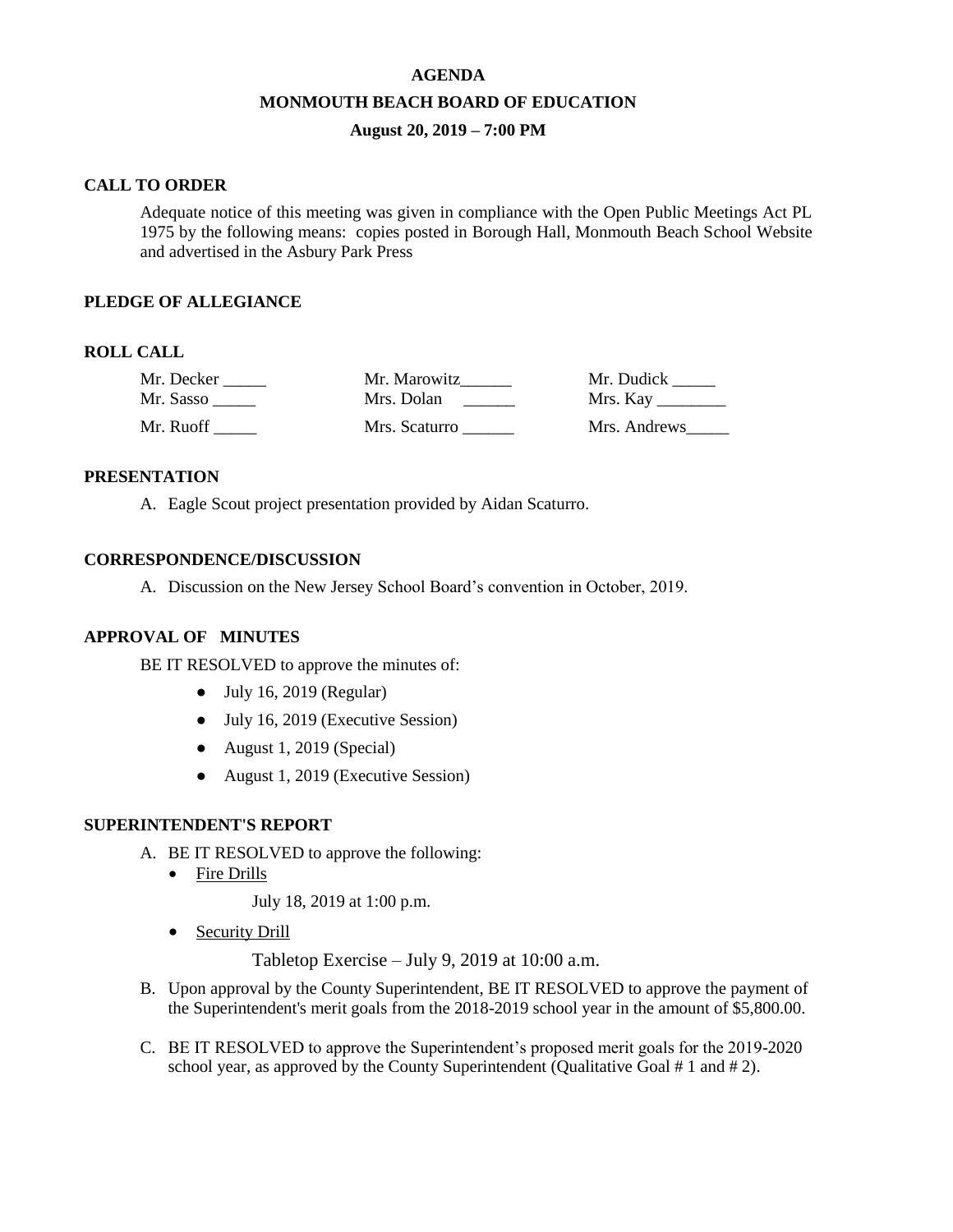## **PUBLIC DISCUSSION**

In compliance with Open Public Meetings Act PL 1975, Chapter 10:4-12 subsection b, - A public body may exclude the public only from that portion of a meeting at which the public body discusses any matter involving the employment, appointment, termination of employment, terms and conditions of employment evaluation of the performance of promotion or discipline of any specific prospective public officer or employees or current public offer or employee employed or appointed by the public body, unless all the individual employees or appointees whose rights could be adversely affected request in writing that such matter or matters be discussed at a public meeting. As per Board Bylaws, 0167, public participation in Board Meetings, such remarks are to be limited to five minutes duration. The Board of Education, though affording the opportunity for members of the public to comment will not engage and/or make remarks concerning matters of student confidentiality and/or matters of personnel wherein employees of the District have not been given notice of the Board's intent to discuss their terms and conditions of employment. Members of the public are reminded that though they are afforded the opportunity to address the Board, they are not given license to violate the laws of slander. Comments made by members of the public that are not in keeping with the orderly conduct of a public meeting will be asked to yield the floor and if they fail to do so may be subject to charges under New Jersey statues associated with disruption of a public meeting.

# **FINANCE**

Chair: Karen Dolan

Leo Decker, Ken Marowitz, Vincent Sasso

- A. BE IT RESOLVED to approve the following financial report
	- August Bill List in the amount of \$333,237.79.
	- Payroll Gross total for July 2019 in the amount of \$55,031.96.
	- Report of Board Secretary June, 2019 Draft Report
		- Fund 10 \$1,596,319.36
		- Fund 20 \$0.00 Fund 30 - \$0.00
		- Fund 40 \$10,673.00
	- Monthly transfer report for June 2019.
	- Pursuant to NJAC 6:120-2.13(d), I certify as of June 30 no budgetary line item account has been over expended in violation of NJAC 6:20-22.13 (ad). I hereby certify that all of the above information is correct.
	- Board Certification:

Pursuant to NJAC 6:20-2.3 (e), we certify that as of June 2019, after review of the Secretary's Monthly Report and upon consultation with the appropriate district officials, that to the best of our knowledge, no major account or fund has been over expended in violation of NJAC 6A:23A-22.13(b) and that sufficient funds are available to meet the district's financial obligations for the remainder of the fiscal year.

- B. BE IT RESOLVED to ratify the sale of 20 Smartboards that have been replaced and deemed surplus.
- C. BE IT RESOLVED to dispose of the following equipment now deemed to be surplus and obsolete:
	- 24 Monitors
	- 28 Desktops
	- 21 Projectors
	- 3 Smartboards
	- 119 Chromebooks
	- 2 Audio Enhancement Systems
- D. BE IT RESOLVED to approve Tender Touch Occupational Therapy for the 2019-2020 year in the amount not to exceed \$46,000 and to retroactively approve the ESY Summer contract not to exceed \$2,500.00.
- E. BE IT RESOLVED to approve the following regular tuition contracts with Monmouth Beach School in the amount of \$5,500.00 per student for the 2019-2020 school year: SB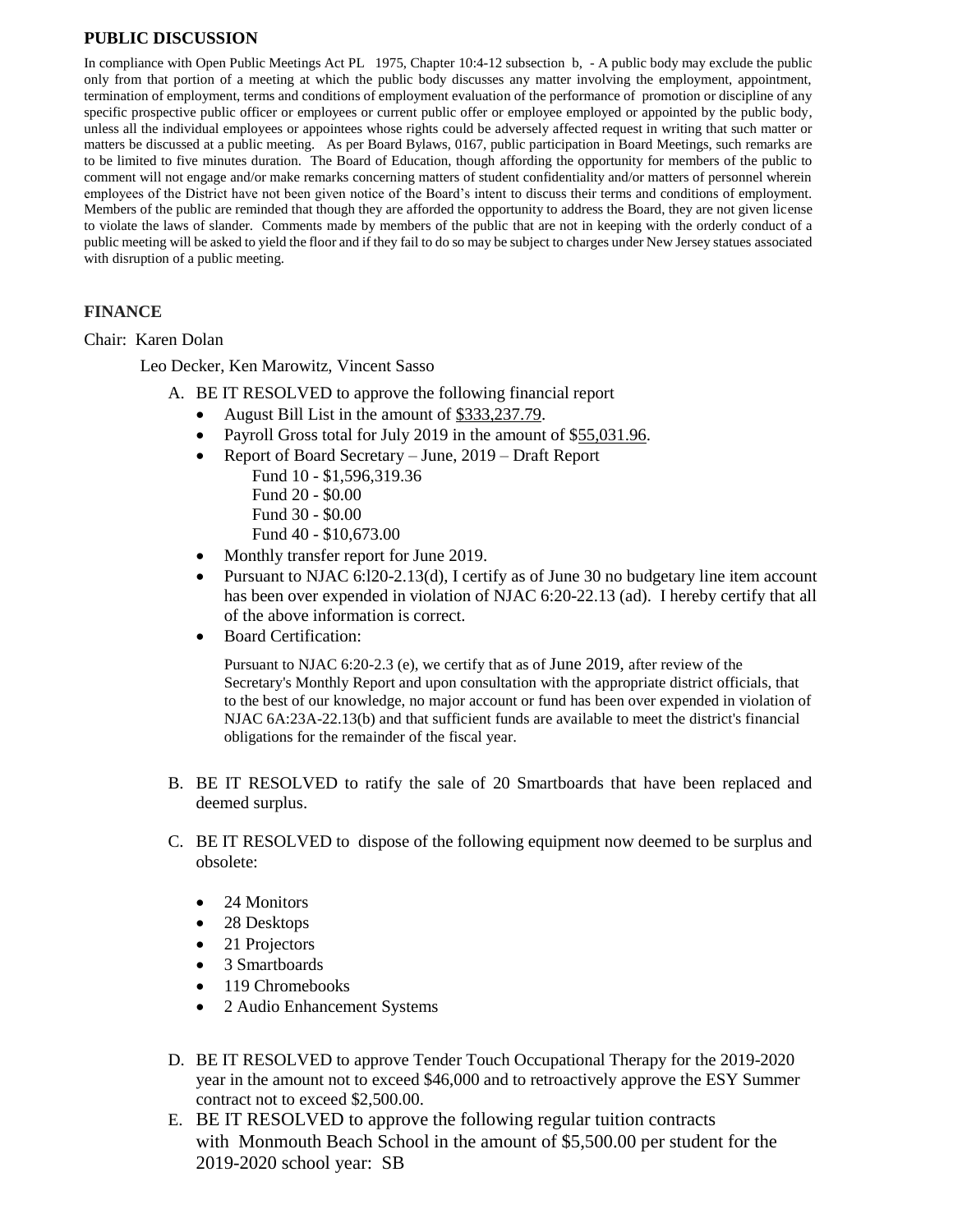- F. BE IT RESOLVED to approve Seashore Transportation for Cross Country away meets at a cost of \$1,600.00 for four meets.
- G. BE IT RESOLVED to retroactively approve Kristen Hicks to perform a summer speech evaluation for student 1365 at a cost of \$405.00.
- H. BE IT RESOLVED to approve Joshua DeSantis' membership in the Monmouth County Association of Directors of Special Education at an annual dues of \$125.00.

## **PERSONNEL**

Chair: Barbara Kay

Kelly Scaturro, Chris Dudick, Melanie Andrews

A. BE IT RESOLVED to approve the extracurricular teacher assignments for the 2019-2020 school year. Stipends amounts per MBTA contract Extracurricular Guide.

| 2019-2020 EXTRACURRICULAR TEACHER ASSIGNMENTS FOR BOARD APPROVAL |                                   |  |  |
|------------------------------------------------------------------|-----------------------------------|--|--|
| <b>HOMEWORK CLUB (3)</b>                                         | 8 <sup>TH</sup> GRADE ADVISOR (2) |  |  |
| Rianne Bowlby                                                    | Erin Deininger                    |  |  |
| Linda Stafford                                                   | Alison McMahon                    |  |  |
| Barbara Brown                                                    |                                   |  |  |

| <b>STUDENT COUNCIL</b> (1) | <b>NJ HONOR SOCIETY (1)</b> |
|----------------------------|-----------------------------|
| Doreen Silakowski          | Denise Sullivan             |

| TALENT SHOW (2) Paid by PTO | <b>STATE TEST PREP (4)</b> |
|-----------------------------|----------------------------|
| Jacki Murray                | Jason Vastano              |
| Nancy Pietz                 | Jessica Clark              |
|                             | Kory Poznak                |
|                             | Dorothy Mahoney            |

| <b>CAMP BERNIE</b> (6)   | <b>BOSTON TRIP (6)</b> |  |
|--------------------------|------------------------|--|
| Michael Kammerer         | Ali Maxcy              |  |
| Jason Vastano            | Erin Deininger         |  |
| Doreen Silakowski        | Pete Vincelli          |  |
| Susan Gillick            | Susan Gillick          |  |
| Dorothy Mahoney          | Ali McMahon            |  |
| Amanda Owens             | Michael Kammerer       |  |
| <b>SCHOOL DANCES (3)</b> | $\textbf{PLAN}$ (1)    |  |
| Dina LoPiccolo           | <b>Emily Rossi</b>     |  |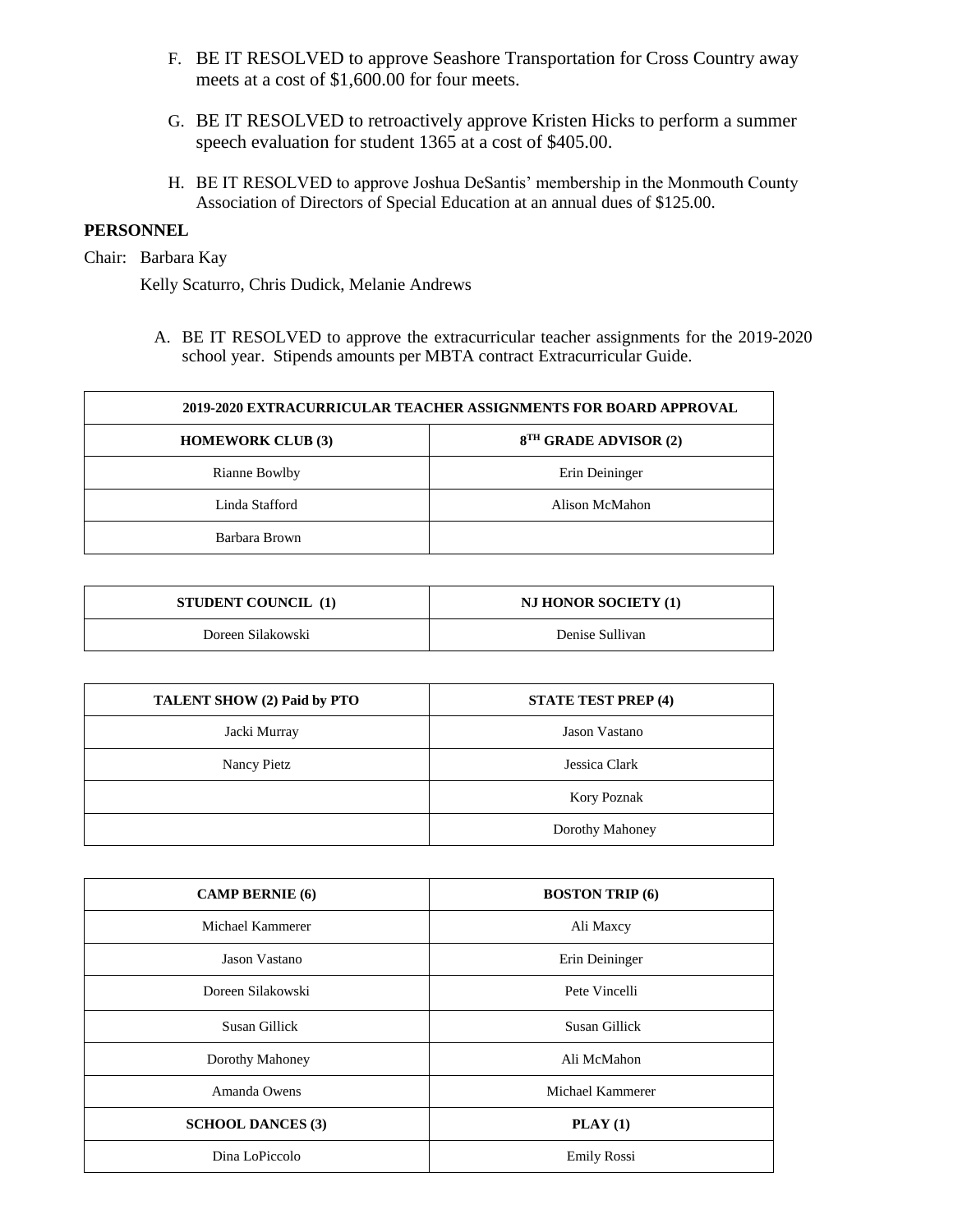| Amanda Owens    |  |
|-----------------|--|
| Rachel Mogavero |  |

| <b>WINTER CONCERT</b>          | <b>SPRING CONCERT</b>          |  |  |
|--------------------------------|--------------------------------|--|--|
| \$0 stipend (in contract) (16) | \$0 stipend (in contract) (21) |  |  |
| <b>Tracy Pennell</b>           | <b>Tracy Pennell</b>           |  |  |
| Lori Gallo                     | Linda Stafford                 |  |  |
| Ali Maxcy                      | Tina Freglette                 |  |  |
| Michael Kammerer               | Barbara Brown                  |  |  |
| Denise Sullivan                | Kara Sheridan                  |  |  |
| Debra Marino                   | Debra Marino                   |  |  |
| Erin Deininger                 | Deborah Tuzzo                  |  |  |
| Amanda Owens                   | Jessica Clark                  |  |  |
| Emily Rossi                    | Emily Rossi                    |  |  |
| Kory Poznak                    | <b>Brianne Mitchell</b>        |  |  |
| Rachel Mogavero                | Dorothy Mahoney                |  |  |
| Jacki Murray                   | Danielle Ciaglia               |  |  |
| Rianne Bowlby                  | Dina LoPiccolo                 |  |  |
| Doreen Silakowski              | Meghan Vaccarelli              |  |  |
| Stephanie Santry               | Cindy Zayko                    |  |  |
| Jason Vastano                  | Nancy Pietz                    |  |  |
|                                | Pete Vincelli                  |  |  |
|                                | Susan Gillick                  |  |  |
|                                | Ali McMahon                    |  |  |
|                                | Nicole DePalma                 |  |  |
|                                | Joyce Kalinoski                |  |  |

| <b>BAND/CHORUS</b> (1) | <b>CHEERLEADING</b> (1) |
|------------------------|-------------------------|
| Emily Rossi            | Nancy Pietz at 4+ Years |

| <b>BASKETBALL GAME SUPERVISION (2)</b> | <b>TENNIS – BOYS AND GIRLS (1)</b> |
|----------------------------------------|------------------------------------|
| Michael Kammerer                       | Doreen Silakowski at 4+ Years      |
| Dorothy Mahoney (Alternate)            |                                    |
| YEARBOOK (2)                           |                                    |
| <b>Kory Poznak</b>                     |                                    |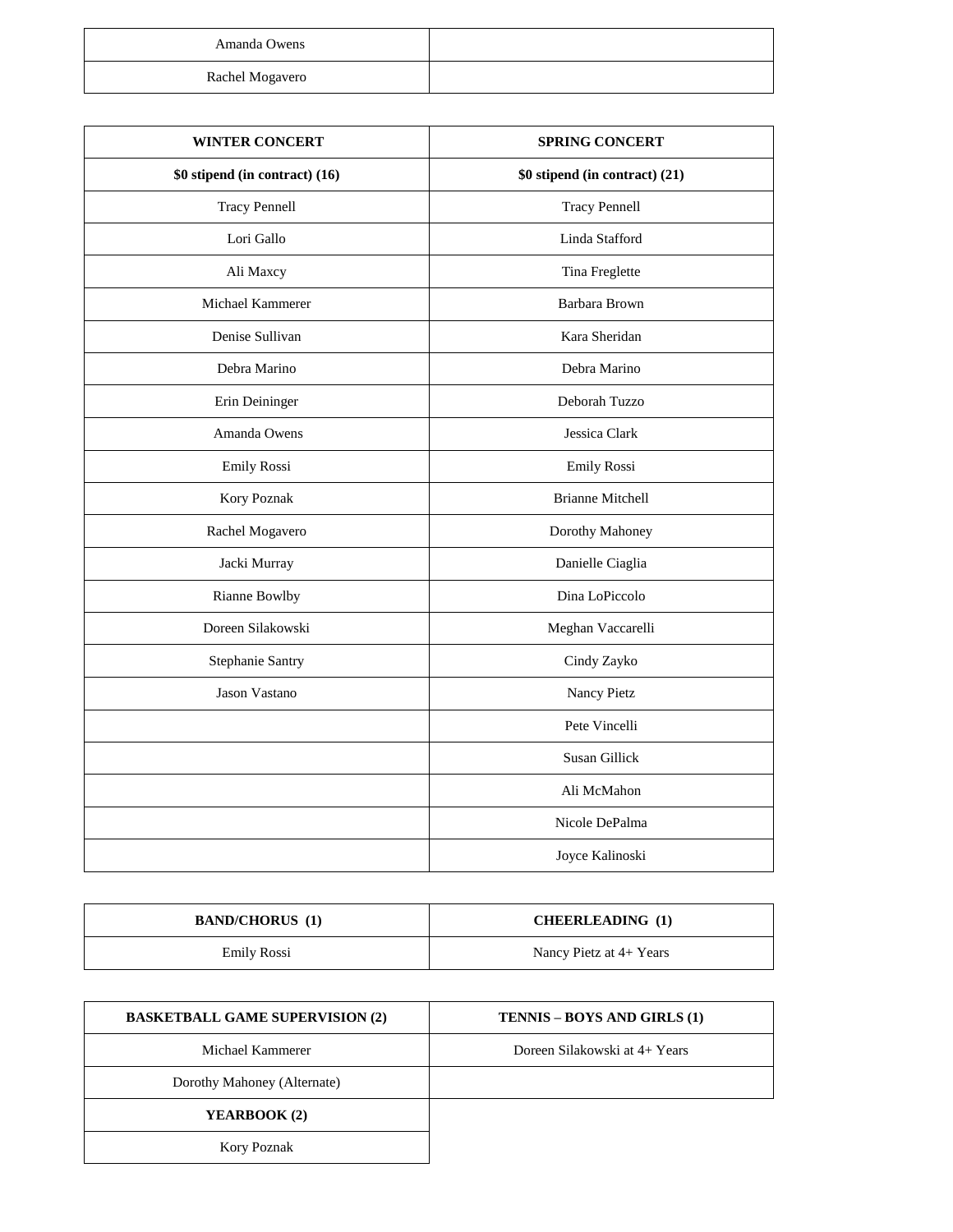|  | Jacki Murray |
|--|--------------|
|--|--------------|

| <b>MENTOR FOR NOVICE TEACHER</b> | <b>GIRLS BASKETBALL</b>    |
|----------------------------------|----------------------------|
| Jessica Clark (Brianne Mitchell) | Peter Vincelli at 4+ Years |

- B. BE IT RESOLVED to approve Rianne Albert, Kara Sheridan, Emily Rossi, Ali Maxcy, Meghan Vaccarelli, and Dina LoPiccolo to attend an in house training session at MBS for the new Smartboards on August 20, 2019 from 8:30 a.m. – 11:30 a.m. at a compensation rate of \$30.00 per hour.
- C. BE IT RESOLVED to approve the hiring of Joyce Kalinoski as a part time Spanish teacher for the 2019-2020 school year at \$37,090.00; Step 16 MA+30 (50%) of the contracted MBTA Salary Guide.
- D. BE IT RESOLVED to approve Meagan Going as a Long Term Maternity Leave Replacement teacher from September 4, 2019 through November 30, 2019 at the MBS' long term substitute rate (Days 1-5 \$80; Days 6-20 \$85, Days 21 + \$125).
- E. BE IT RESOLVED to approve the following substitutes for the 2019-2020 School Year: Taylor Andretta, Andrew Becker, Diane Bettinger, Carol Brady, Sheree Carnevale, Carole Costell, Lauren Decker, Kathy Denker, Olivia Dunzelman, Madeline Ebinger, Charles Eibeler, John Goode, Andrea Herman, Nicole Husar, Lyndsey Kremen, Michele Leite, Monica Levy, Susan McDonald, Anne Pulos, Joan Szabo, Ally Thomas, Jacqueline Van Wagner, Laura West
- F. BE IT RESOLVED to retroactively approve payment to Cynthia Zayko at her per diem rate of pay for special education services provided as follows: 7/11/2019 - half day and 8/2/2019 full day.
- G. BE IT RESOLVED to approve payment to Cynthia Zayko, Christine Priest, and Deborah Tuzzo at their per diem rate of pay for special education services to be provided between August 23, 2019 and August 30, 2019 not to exceed two days each.
- H. BE IT RESOLVED to approve the following hourly rates of pay for the following Instructional Aides for the 2019-2020 school year:

Diane Bettinger \$17.00 per hour

Anne Pulos \$16.00 per hour

Michelle Leite \$15.25 per hour

- I. BE IT RESOLVED to approve Michael Mahoney as the boys' basketball coach for the 2019- 2020 school year at Year 4 of the MBTA Teacher's Contract Extracurricular Guide \$4066.00
- J. BE IT RESOLVED to approve Olivia Dunzelman as a part time Instructional Aide for the 2019-2020 school year at an hourly rate of \$15.00/hr.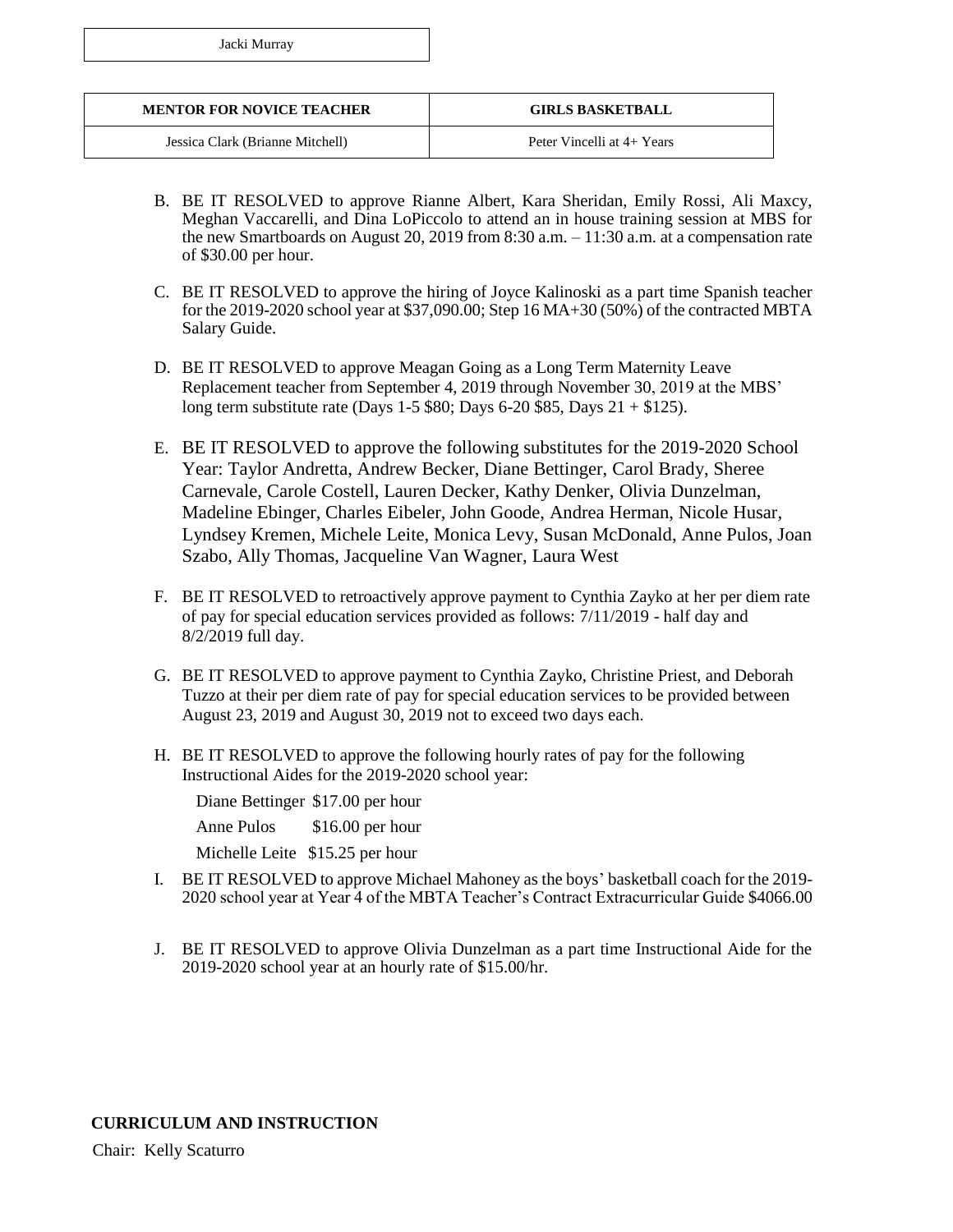Melanie Andrews, Chris Dudick, Barbara Kay

- A. BE IT RESOLVED to approve, upon the recommendation of the Superintendent, the following curricula for the 2019-2020 school year:
	- Preschool Curricula Guide for the Core Content Area
	- $\bullet$  Guidance Grades PreK 8
	- Social Studies Grades  $K 8$
	- Financial Literacy Curricula Addendum for Grades K 8
- B. BE IT RESOLVED to approve the following workshops:
	- Denise Sullivan to attend the MCVSD Career Academy meeting/Admissions Process on September 25, 2019 at no cost.
	- Amanda Owens to attend the Interactive Technology to Support Math Learning on December 3, 2019 at no cost per our membership in the Regional Professional Development Academy.
	- Cynthia Zayko to attend the NJ Association of Learning Consultants Annual Conference on October 18 and 19, 2019 at a cost of \$205.00.
- C. BE IT RESOLVED to approve the following Monmouth University students' field placement from September 3, 2019 through December 17, 2019:

| Name               | Hrs. | Course                              | Grade | <b>Subject</b>                                                                                                 | School                | <b>Teacher</b>     |
|--------------------|------|-------------------------------------|-------|----------------------------------------------------------------------------------------------------------------|-----------------------|--------------------|
| Calderon, Angelina | 50   | lMU-331/ED- lK-6<br>599/EDS-<br>534 |       | <b>Music</b> /Inclusion or<br>resource classroom<br>setting to work with a<br>behaviorally at risk<br>student. | Monmouth Beach School | <b>Emily Rossi</b> |
| Mazzella, Caitlin  | 40   | ED-362                              | $K-6$ | K-6 classroom where Monmouth Beach School<br>Social Studies is<br>taught                                       |                       | <b>Nancy Pietz</b> |
| Shapley, Katelyn   | 40   | ED-361                              | $K-6$ | K-6 classroom where Monmouth Beach School<br>Science is taught                                                 |                       | Jason Vastano      |

# **BUILDING AND GROUNDS**

Chair: Leo Decker

Ken Marowitz, Karen Dolan, Vincent Sasso

- A. BE IT RESOLVED to approve the following Building Use Applications:
	- Retroactively approve Devils Arena Entertainment to use the outdoor courts and gym (only due to inclement weather) on July 31, 2019 from  $3:00$  p.m.  $- 7:00$  p.m.
	- YMCA to run an after school program at Monmouth Beach School from September 4, 2019 to the last day of the 2019-2020 school year from 2:45 p.m. – 6:00 p.m. in the Art room with access to the library and gym when available.

**POLICY**

Chair: Chris Dudick

 $\bullet$ 

## **GENERAL ITEMS**

Future meeting dates:

A. Tuesday, September 17, 2019 at 7:00 p.m.

## **EXECUTIVE SESSION**